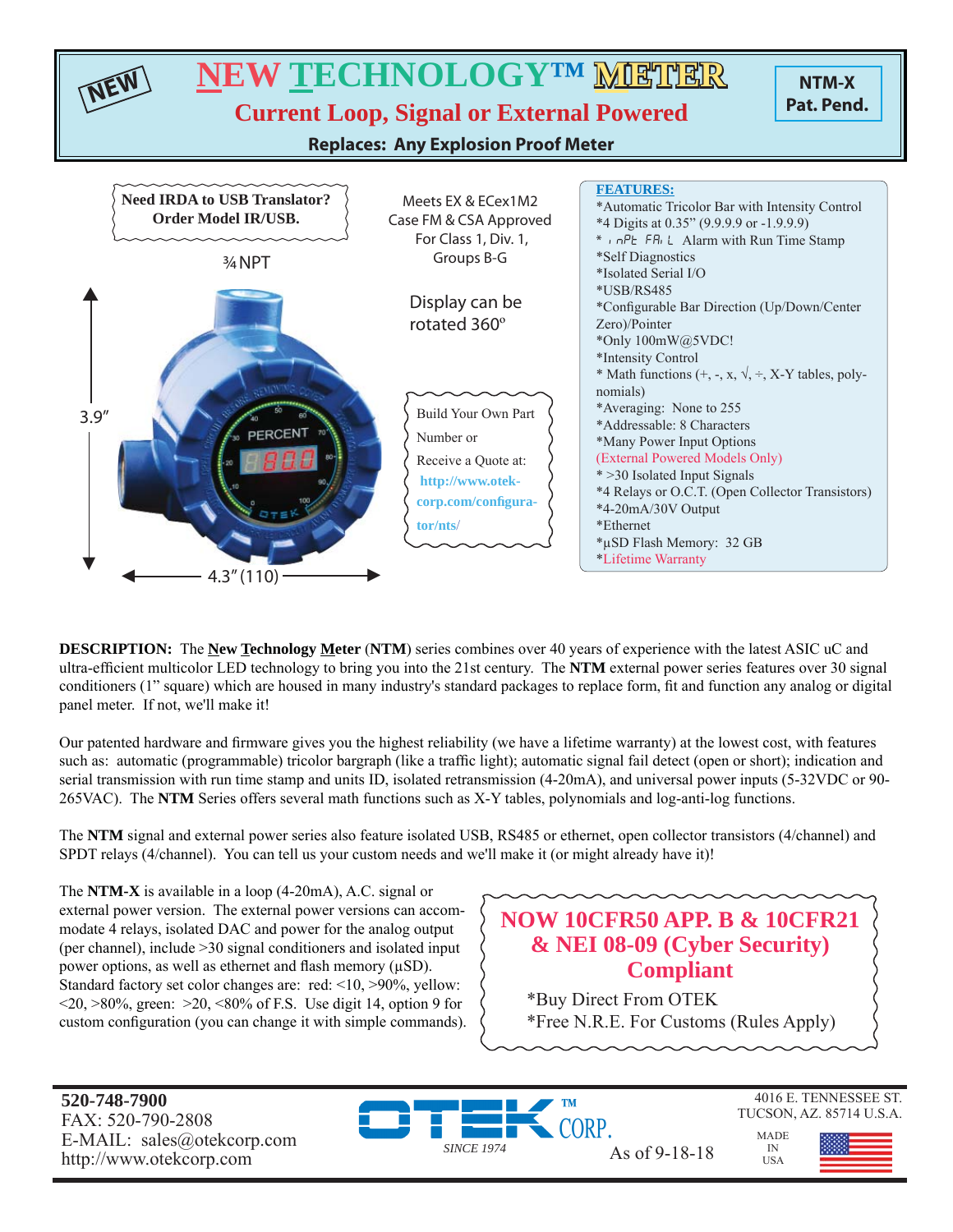# NTM-X **THE PRODUCTS**

All New Technology products share the same innovative electronic circuit design. The difference between the models is their mechanical features (see Block Diagram and mechanical drawings). Some are displays only, some are single or multi channel, some can have relays, DACs, ethernet and flash memory, and some require an external power source. But all products contain the New Technology, which consumes less than 1% of comparable digitals (20-100mW for loop/signal powered versions) and approaches the power consumption of analog meters.

## **WHAT CAN YOU DO WITH OTEK'S NEW TECHNOLOGY?**

**Note on Otek's Powerless<sup>TM</sup> Technology**: If your signal cannot supply  $\geq 15 \text{mW}$  ( $\sim 5V/3 \text{mA}$ ), contact us or use external power models.

**1. One Channel Models: -0, -4, -B, -D, -F, -H, -L, -M, -N, -P, -S & -X:** Implement any math function, X-Y table (25 point), polynomials (9<sup>th</sup> order), offset, tare, zero, scale, log & anti-logarithmic to affect the unit's display at will. Some examples are: change the display & data using any combination as commanded by your algorithm, such as  $\frac{+}{-}\times\frac{+}{\sqrt{}}$  or set a variable or linearize the display using X-Y tables or polynomials. This works well for odd shape containers. You can also change the reading from ◦F to ◦C or ◦K or compress/expand the display (and data out) using the log and antilog functions. In addition, you can change the factory default alarm pointers and colors or delete them. Zero & Span potentiometers **are included** for manual adjustment.

**Note:** Models -D and -F have internal USB serial I/O that is not accessible to the customer. Contact Otek for access.

#### **OTEK's New Technology**

series is only limited by your needs and imagination. Just give us a call at 520-748- 7900 or email us at sales $@$ otekcorp.com and give us the challenge to develop the best algorithm for your process.

## **2. Two Channel Models: -1, -2, -3 and -5 through -9 &**

**-A: Note:** Also available in models with 3 or 4 channels. Features include all those of the single channel models and each channel is 100% isolated from each other. In addition, you can add, subtract, multiply, divide, find the square root between channels. You can also use one channel to monitor/control the input signal and the second channel to indicate deviation, differential such as PID, alarm override or one channel setpoint can be used to control another channel function. You can also use one channel as a backup if the other channel becomes disabled or use them as volume & flow  $(\sqrt{})$  monitors/ controllers. The **New Technology** two channel models are also perfect as REM/RAD indicators/controllers (also see our RPM series with logantilog functions for radiation monitoring).

Contact OTEK for algorithms and formulas or any idea you wish to share with our audiences via our Youtube or Facebook page posts.

#### **-3, -5, -7, -8 and -A: Note:**  Also available on 4 channel models -5, -7 & -8. Otek's New Technology three channel models perform all the functions outlined in #1 and #2. Further, one channel can indicate the input variable and the other two channels can be setpoint indicators/controllers (Hi, Hi-Hi, Low and Low-Low limits), or subject the input/ output to any mathematical function or algorithm such as **PID** or display the input vs. output and derivative, or switch scales when the input reaches a limit/band such as for flow-volume-pressure or temperature. Monitor Volts, Amps and Watts AC or DC or any of 3 variables, including Hertz, lead/lag, power factor, peak/valley or for synchronizing of power lines with the bipolar (center zero)

**3. Three Channel Models:** 

The **New Technology** series brings **Process Automation Control** (PAC) within your reach and affordability. These models are compatible with any DCS/SCADA system using their USB/RS485/Ethernet I/O options and allow for ease of interface with wireless systems.

tricolor bargraph.

## **4. Four Channel Models:**

**-5, -7 and -8:** The four channel models offer all of the functions outlined in #1, #2 and #3. However, with the additional channel available, the New Technology barmeters rival flatscreens with superior HMI/MMI functionality and ease of viewing/analysis of any combination of 4 variables. For example, Volts/ Amps/Watts/Hertz or temperature/pressure/pH/humidity. The four channel models can also be used to monitor/control the product of the other 3 variables, making them ideal for the petrochemical industry.

**Data Logging**? Some models offer optional μSD memory to record 24/7 anything available via the serial I/O. Maximum capacity (and growing) is 32 GB!

## **REDUNDANT CONTROL:**

Because all channels are 100% isolated from each other, you can use any multi-channels model as a redundant controller. If you need the "Democratic vote," algorithm, contact OTEK or see our Model **TRC** (Triple Redundant Controller).

**520-748-7900** FAX: 520-790-2808 E-MAIL: sales@otekcorp.com http://www.otekcorp.com As of 9-18-18



-2-

4016 E. TENNESSEE ST. TUCSON, AZ. 85714 U.S.A.

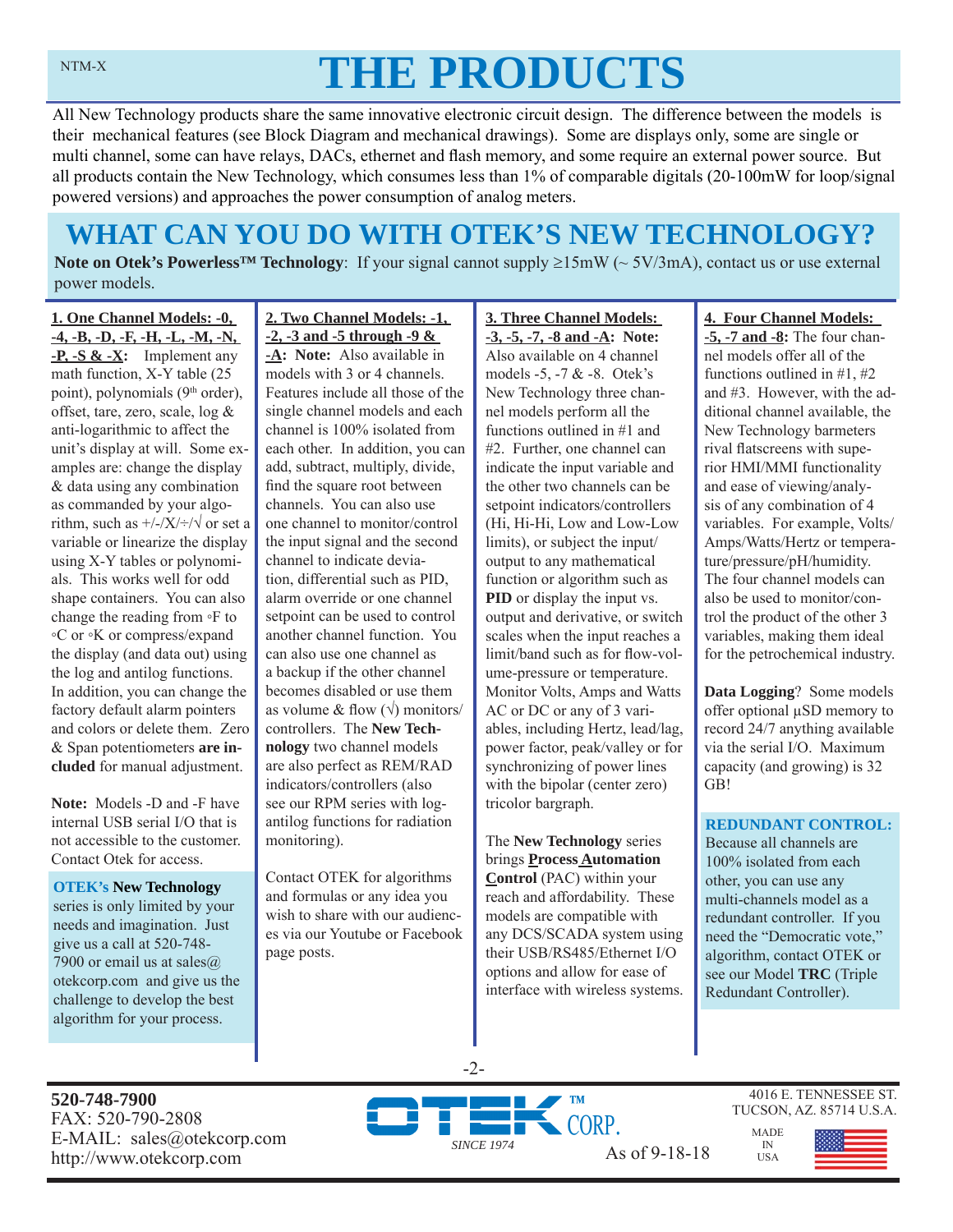## **Description, Notes & Order (Continued)**

**Digit 5, Serial I/O & Memory: Settings: 8N1N, 1200-19,200 Baud, ASCII.**

**Digit 5, Serial I/O: Option 0, USB:**  Complies  $100\%$  with  $\overline{V2.0}$  and if digit **10,** option **1** is selected (USB powered) then digit **5** must be option **0**.

**Digit 5, Option 1, RS485**: Complies with industry standard and requires  $5VDC@<3mA$  and a terminating 330 Ohm resistor at first and last unit in the BUS.

**Digit 5, Options 3 & 4: Contact Otek for Availability. uSD Flash Memory:**  Internal μSD flash memory with up to 32 gigabytes capacity. You can store selected data at-will via serial command and download it as required. A 32 GB card logging 3 times per second can hold approximately 4 year's worth of data.

**Digit 5, Option 5: IRDA:** Note: Only available for housing style "**X**" (explosion proof). IRDA meets industry standards for infrared data reception. You can access all commands/functions without opening **-X** in hazardous areas. See our model IR/USB that plugs into your USB port (also see IR/232 for RS232 to IRDA).

> Need a Transmitter? See model **NTY**



## **Digit 6, Grade:**

Industrial Grade (Option I) is per these published specifications. Grades M and **E** per agreed specifications. Options **E & M** typically include an EMI/ RFI shield all around and filtered connectors to meet EPRI-TR-102323-R3 (requiring  $\sim$ 2" deeper case). OTEK will build to certain nuclear or MIL-Standards but testing and confirmation of compliance, if required, will be quoted extra. Option "**I**" is an aluminium nickel plated case and cover; bezel face has black powder coat finish to Mil-Specs. The back cover is either black plastic or nickel plated aluminum. Typical Mil-Specs: 461, 462, 169, 901, 801, RTCA-160, I EEE344, etc. Contact Otek for custom colors.

**NTM-X:** Certified for Class I, Div. 1, Groups B-G; EX & IECex: IM2, Exd1.

## **Other Important Data:**

**Math Functions:**  $+$ ,  $-$ ,  $x$ ,  $\div$ ,  $\sqrt{}$ , Polynomials to 9th order, 25 Point X-Y table, zero, offset, span and tare. You can add, subtract, multiply, divide (etc.) one channel to/from another channel and display the result in the other channel  $(i.e. V (Ch.1)xA(Ch.2)=W(Ch.3).$ 

**Signal Failure Alarm:** Requires approximately 1 minute of normal (midscale) operation for it to alarm the display and output the serial data after the signal (Powerless™) has ceased.

Serial I/O: Setting: 8N1N, 1200-19,200 BAUD, 8 Character Address **PID:** Programmable (best with >dual channel models) automatic or manual with external 10K Ohm potentiometer (option **56**).

## **Other Important Data:**

**High Quality:** No matter their size or number of channels all use the same (SV  $&$  V) firmware, hardware and commands. No matter their grade (Industrial, Mil-Spec, Nuclear) they all carry a **lifetime warranty.**

## **Industrial Grade Common Electrical Specifications**

## **Input & Display:**

\*A/D: Accuracy, Linearity & Resolution:  $\pm$  0.5% of F.S.  $\pm$ 1 L.S.D. over entire temperature range of  $0\n-60^{\circ}$  C. Conversion Rate: 40/sec, Averaging: 0-255, zero, span, offset, tare, math functions, 25 point X-Y tables & polynomials  $(9<sup>th</sup>)$ \*Bargraph: 51 Automatic Tricolor (R/Y/G) Segments \*Digits: Four Full Digits (9.9.9.9 & -1.9.9.9). \*Typical Power Consumption of Display: 10-100mW@3.3V-5V \*Temperature Coefficient:  $+/-50$ PPM/°C \*Operating Temperature: -10 to +60; Storage: -20 to +70°C \*CCMR: >90dB@50-60Hz \*Isolation: >500VDC to any other I/O & P.S. \*Humidity: 5-95% RH non-condensing \*Front Panel: NEMA 3. NEMA 4x on request. \*Failed Signal Detect:  $\sim$  20 seconds after  $> 1$  minute "On" @50% of F.S. \*Calibration Check: 2 years recommended. **Note 1:** See page 13 of the **master catalog for e**nvironmental specs vs. housing, bar length and digit size.

**Note 2**: E and M grades are the same as Industrial unless otherwise specified.

> MADE IN USA

-3-

**520-748-7900** FAX: 520-790-2808 E-MAIL: sales@otekcorp.com http://www.otekcorp.com SINCE 1974 As of 9-18-18



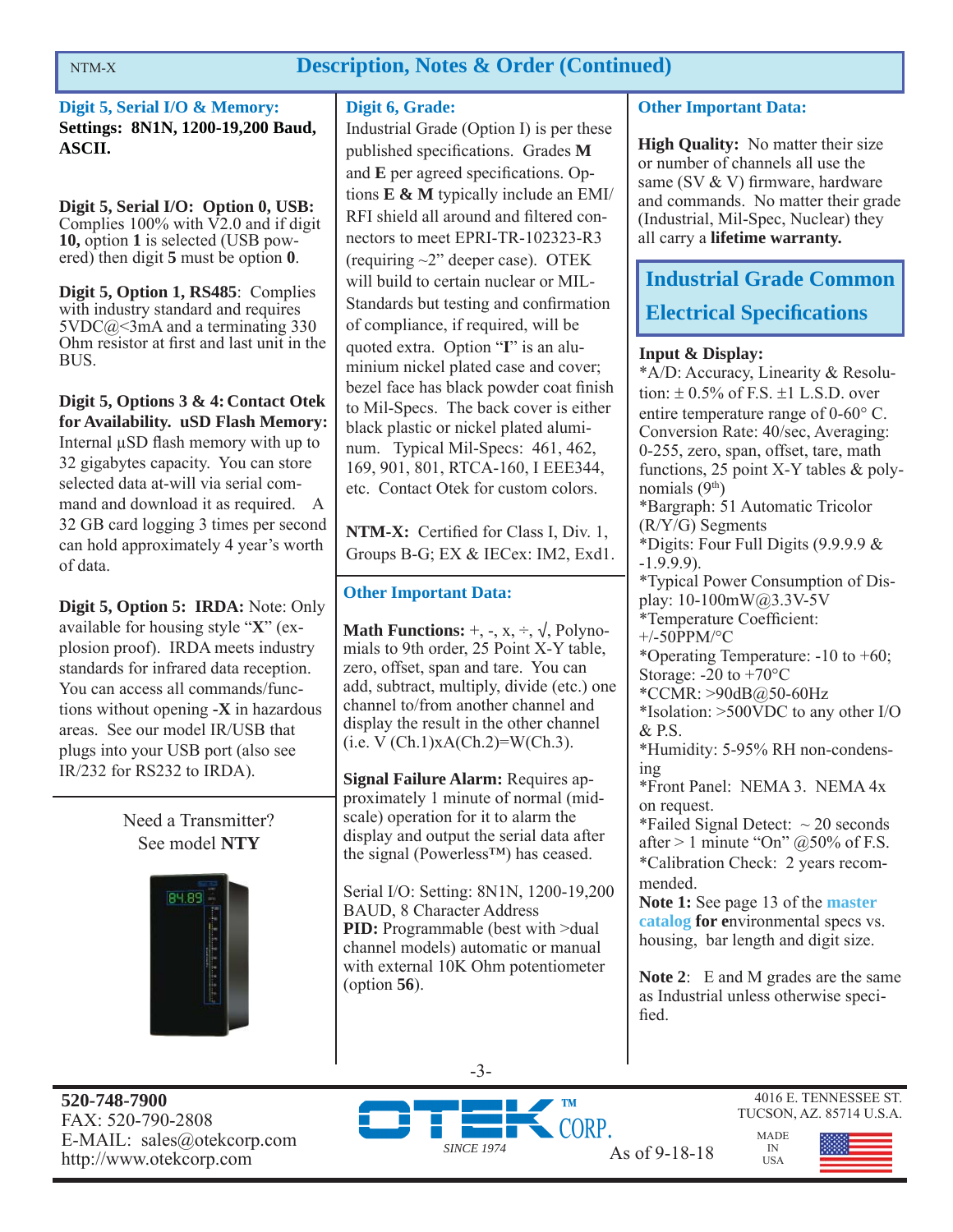**Industrial Grade Common Electrical Specifi cations** 

**(Continued)**

## **AVAILABLE ON SIGNAL AND EXTERNAL POWER MODELS ONLY:**

## **Outputs:**

**\*Analog Output:** Accuracy & Linearity:  $\pm 0.5\%$  F.S.;  $\pm 0.1$  LSB, Range: 3-24mA (max. load: <1K Ohm). **\*Analog Output Temperature Coeffi cient:** +/-50PPM°C **\*Analog Output Isolation To All Other I/O & Power:** >500VDC

**\*Relays:** 4 Each/Channel (except NTY, 2): SPDT Form C, 1A Max @ 120VAC/30VDC resistive load only, Contact Protection: 300VAC/DC on all contacts. Speed: +40mS (main loop).

## **O.C.T. (Open Collector Transis-**

**tors):** VCE Max: 30VDC; Ice Max: 30mADC, Speed: +40mS (main loop).

**Note 1:** Relays & O.C.T. have P.O.D.  $(-100\text{mS})$  and can be set for fail safe operation (normally on).

**Note 2:** See Digit 11 for default set points and User's Manual for command set via serial control.

**Note:** All ±1 LSD and % full scale range unless noted.

**Option 00 & 17 For Loop Power Only:**

**Option 00, 4-20mA Loop Powered:**  Burden: >3V@4mA, ≤5V@ 20mA; Range: 3-26mA; Accuracy & Linearity:  $\pm 0.5\%$  of F.S.

**Option 17: 10-50mA Loop Powered:**  Burden: >3V@10mA, ≤5V@ 50mA; Range: 3-50mA; Accuracy & Linearity:  $\pm 0.5\%$  of F.S.

## **520-748-7900** FAX: 520-790-2808 E-MAIL: sales@otekcorp.com http://www.otekcorp.com As of 9-18-18

# NTM-X **INPUT SIGNAL SPECIFICATIONS (Digits 8 & 9)**

## **Options 01 Through 18, A. C. Signal Powered Only:**

*FUSE IT!* Use external 1/2 ASB for Volts and 7 ASB for Amps. **Important Notes**:

1) C.T. are sensitive and limited to the secondary (output) impedance. OTEK A.C. signal powered products present and input impedance of  $\sim 0.2$  Ohms  $(\sim 1 \text{V}(\hat{\omega})$  SA). Make sure your C.T. can drive a >0.3 Ohm load without saturating or losing linearity. Contact Otek for assistance. Best C.T. to use: >100:5 ratio.

2) All inputs for 50-60 Hz lines. Contact Otek for 400 Hz lines.

**Option 01, VAC (P.T.):** Burden: 0.2 Ohm  $<100$ mW; Range: 30-140V/40-100Hz; Accuracy & Linearity:  $\pm 0.5\%$  of F.S. Best operating range: 90-140VAC to specifications.

**Option 02, 5 AMP A.C. (C.T.):** Burden: <100mW; Range: .5-5A; Accuracy  $& Linearity: \pm 0.5\% \text{ of } F.S.$  Best range: 2-4 Amps. Note: Not available in **"-F"** case.

**Option 03, Watts A.C. (C.T. & P.T.):** Not available on **-F** case. Range: >100<600W/50-60Hz; Accuracy & Linearity: ±0.5% of F.S. at 90-140VAC & 1-4AAC. Best operating range: 100- 500 Watts. For 400 Hz lines, use option 03 and specify (03=400 Hz line) after the complete part number.

**Option 04, Hertz VAC:** Not available on case -F. Range: >30V<140V & >30<100Hz; Accuracy & Linearity:  $\pm 0.5\%$  of F.S. For 400 Hz lines, use option 04 and specify (04=400 Hz line) after the complete part number.

**Option 05-14:** Same as options **01** through **04**.

## **PROPORTIONAL CONTROL?**

For proportional control, use a two (or more) channel model. Channel 1 is powered by your signal and the display signal (using a 4-20mA out) to drive the Channel 2 input. Channel 2's 4-20mA output allows you to control your generator. The result: Channel 1 display your AC signal and Channel 2 display it's 4-20mA output. Only Channel 2 needs power for its analog output and/ or relays. Use part number NTM-(1, 2, 3, 5, 6,7, 8, 9 or A)??-269-?21-99). Note: "?"= any available option on Digits 5, 6  $& 10$  and specify (9=Ch) 1 signal power, Ch 2 external power). Also see the new model **NTI**.

## **VAC/DC Signal Power Only:**

**Option 16, 7-140VAC/DC:** Now you can

 monitor and control your AC line, UPS, battery bank or power supply from 7-140VDC/VAC, with only power from the signal. The **NTM** requires  $>10<80$ mW ( $\sim$ 3mA-20mA). Imagine the possibilities! Almost like analog (only signal wires), but with 21st century digital technology ready for your PAC/DCS/SCADA system.

Scaling: 7-140VDC in =7.0-140.0 Digital Display & 5-100% bargraph with alarm pointers. See Digits 13 & 14 for custom calibration and scale.

**Accuracy & Linearity:**  $\pm 0.5\%$  of full scale.







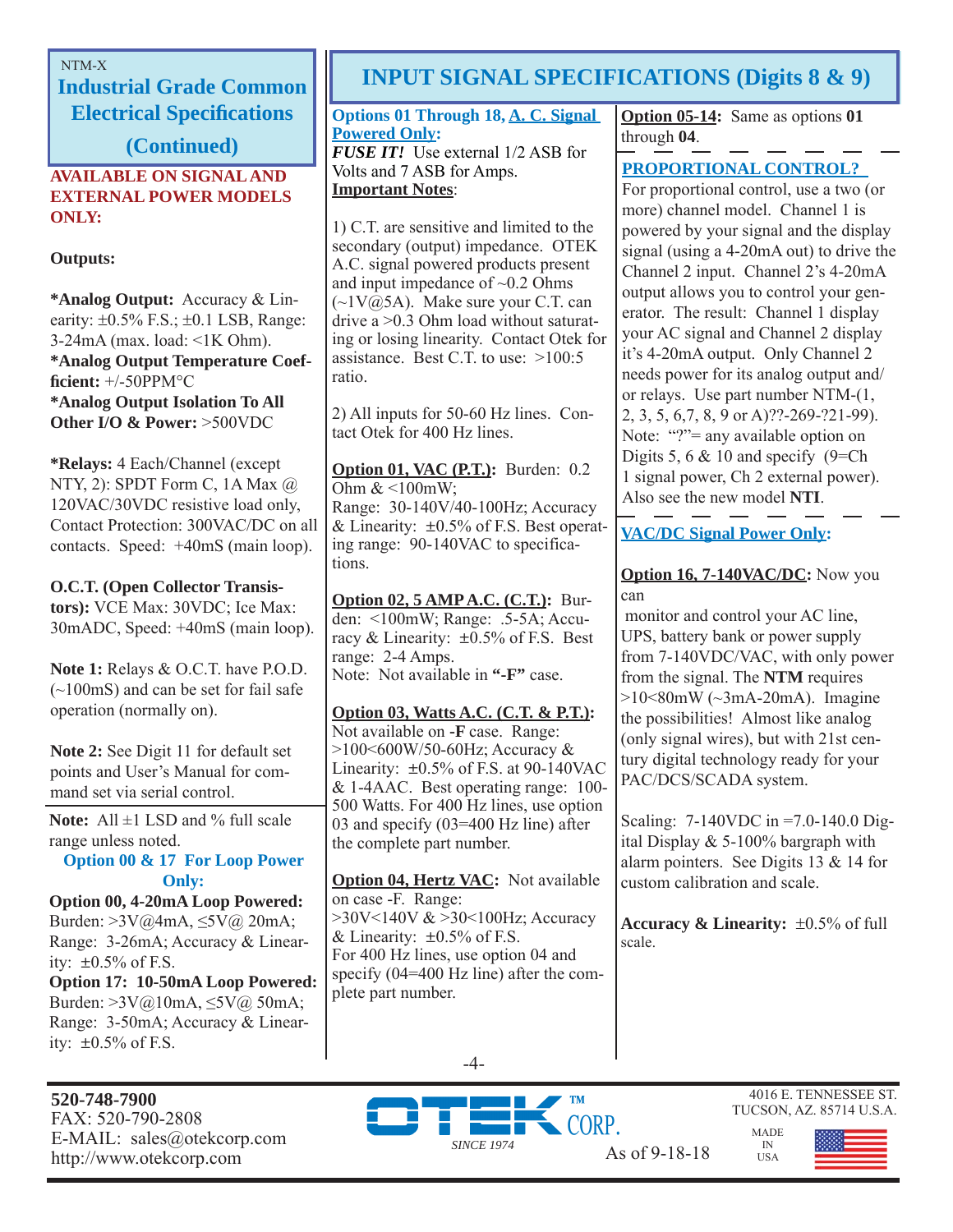## **INPUT SIGNAL SPECIFICATIONS (Digits 8 & 9) AVAILABLE ON EXTERNAL POWER MODELS ONLY**

| <b>Alarm Outputs (Signal Power): Open</b><br>collector transistors (4) optional. See<br>the ordering information on pages 9/10,<br>digit 11, option 1. For relays, contact<br>Otek (custom).                                                                                                                                                 | <b>Option 27, Watts DC:</b><br>VZin: $10M \Omega/AZ$ in: $1.0\Omega$ , 5W<br>Range: 1W<br>Accuracy & Linearity: $\pm 0.5\%$ of F.S.<br>$\pm$ 1 digit                                                                                                                                                                                          | Option 38 (1Vx1VAC):<br>Zin: $1\text{M}\Omega$ for both inputs Range: 1V<br><b>RMS</b><br>Accuracy & Linearity: $\pm 0.5\%$ of F.S.<br>$\pm$ 1 digit                                                                                                                  |
|----------------------------------------------------------------------------------------------------------------------------------------------------------------------------------------------------------------------------------------------------------------------------------------------------------------------------------------------|-----------------------------------------------------------------------------------------------------------------------------------------------------------------------------------------------------------------------------------------------------------------------------------------------------------------------------------------------|-----------------------------------------------------------------------------------------------------------------------------------------------------------------------------------------------------------------------------------------------------------------------|
| 4-20mA Analog Output: Custom,<br>contact Otek (requires >1 watt from<br>input signal).                                                                                                                                                                                                                                                       | Option 28, Watts DC (1Vx1V):<br>VZin: 1M for both inputs<br>Range: 0-1V<br>Accuracy & Linearity: ±0.5% of F.S.                                                                                                                                                                                                                                | Note: Always use P.T. and C.T. for<br>options 33, 34, 40, 42, 43 & 44.<br>Option 40 (120VACx5AAC C.T.):                                                                                                                                                               |
| Option 17: 10-50mA Loop Power:<br>See option 00 $& 17$ on page 4 (first<br>column).<br>Option 18: 10-500mADC Sig-<br>nal Power: Calibration: 10-                                                                                                                                                                                             | $\pm$ 1 digit<br><b>Option 29: Custom:</b> Use this option<br>to describe any custom input, scale or<br>modification to the NTM and contact<br>us for feasibility and cost.                                                                                                                                                                   | Zin: 1M for V $& 0.04\Omega$ for I<br>Range: 0-750W<br>Accuracy & Linearity: $\pm 0.5\%$ of F.S.<br>$\pm$ 1 digit<br>Note: Option 40 (120V/5A) includes<br>the shunt $(0.04 \text{ Ohms}/20W)$ on con-<br>nector only for 5A C.T.                                     |
| 500mADC=10-500 & 5-100%. For<br>other calibrations, use digit 14 and<br>specify.<br><b>AVAILABLE ON EXTERNAL</b><br><b>POWER ONLY</b><br>Option 20: 4-20mA: The burden on<br>the loop is only $0.5V@20mA(25 Ohm)$<br>and you can use the math functions for                                                                                  | <b>Options 30-34, Volts RMS:</b> Here we<br>use a True RMS-DC Converter for<br>accurate $(± 0.1%)$ measurement of sine<br>waves up to 10KHz. For 10-20KHz<br>and SCR accuracy is $\pm$ 1%.<br>VRMS: Zin: 1ΜΩ<br>Range; per options;<br>Accuracy & Linearity: $\pm 0.5\%$ of F.S. $\pm$<br>1 digit                                             | <b>Options 41-44, Hertz:</b> We use an <b>F-V</b><br>to accept frequencies up to 20KHz<br>and amplitudes from 1-400V peak or<br>dry contact or open collector transistor<br>$(O.C.T.)$ . For 50 to 440 Hz power line<br>frequency measurement, use Option #<br>``44." |
| converting to flow, instantaneous or<br>totalizer.<br>Accuracy: $\pm 0.5\%$ of F.S. $\pm$ 1 digit<br>Options 21-24: VDC: Input imped-<br>ance is 1 Mega Ohms on all VDC<br>ranges.<br>Input impedance $1M\Omega$<br>Range: Per Option                                                                                                        | <b>Options 35-37, Amps RMS:</b> We use a<br><b>True RMS-DC</b> Converter for accurate<br>$(± 0.1%)$ measurement of sine waves<br>up to 10KHz. For 10-20KHz and SCR<br>accuracy is $\pm$ 1%.<br>Zin: 35 (0.1A): $2\Omega$ ; 36 (1A): 0.2 $\Omega$ ;<br>37 (5A): $0.04\Omega$ ; Range: Per option<br>Accuracy & Linearity: $\pm 0.5\%$ of F. S. | Option 41 (10KHz/5V Logic):<br>Zin: 1M<br>Range: 30-10KHz<br>Accuracy & Linearity: $\pm 0.5\%$ of F.S.<br>$\pm$ 1 digit<br>Option 42 (120V, 40-100Hz):<br>Zin: 1M<br>Range: 50-150VC/30-100Hz                                                                         |
| Accuracy & Linearity: $\pm 0.5\%$ of F.S. $\pm$<br>1 digit<br><b>Options 25 &amp; 26, mADC:</b> Since the<br>$NTM$ is 2V full scale $(2,000$ Counts)<br>the "Shunt" resistors used are 100<br>Ohms for 10mA and 10 Ohms for<br>100mADC.<br>Input impedance $25:50\Omega$ ; $26:5\Omega$ ;<br>Accuracy & Linearity: $\pm 0.5\%$ of F.S. $\pm$ | $± 1$ digit<br><b>Options 38 &amp; 40, Watts RMS:</b><br>Here we use a <b>True RMS-DC</b> Con-<br>verter for accurate $(+ 0.1\%)$ measure-<br>ment of sine waves up to 10KHz. For<br>10-20KHz and SCR accuracy is $\pm$ 1%.<br>Input impedances vs. range are the<br>same as for VDC & mADC ranges.                                           | Accuracy & Linearity: $\pm 0.5\%$ of F.S.<br>$± 1$ digit<br>Option 43 (240V, 30-100Hz):<br>Zin 1 M; Range: 100-260V/30-100Hz<br>Accuracy & Linearity: $\pm 0.5\%$ of F.S.<br>$\pm$ 1 digit<br>Option 44 (120V, 500 Hz):<br>Zin: 1 M<br>Range: 50-150V/300-500Hz       |
| 1 digit                                                                                                                                                                                                                                                                                                                                      |                                                                                                                                                                                                                                                                                                                                               | Accuracy & Linearity: $\pm 0.5\%$ of F.S.<br>$\pm$ 1 digit                                                                                                                                                                                                            |



-5-



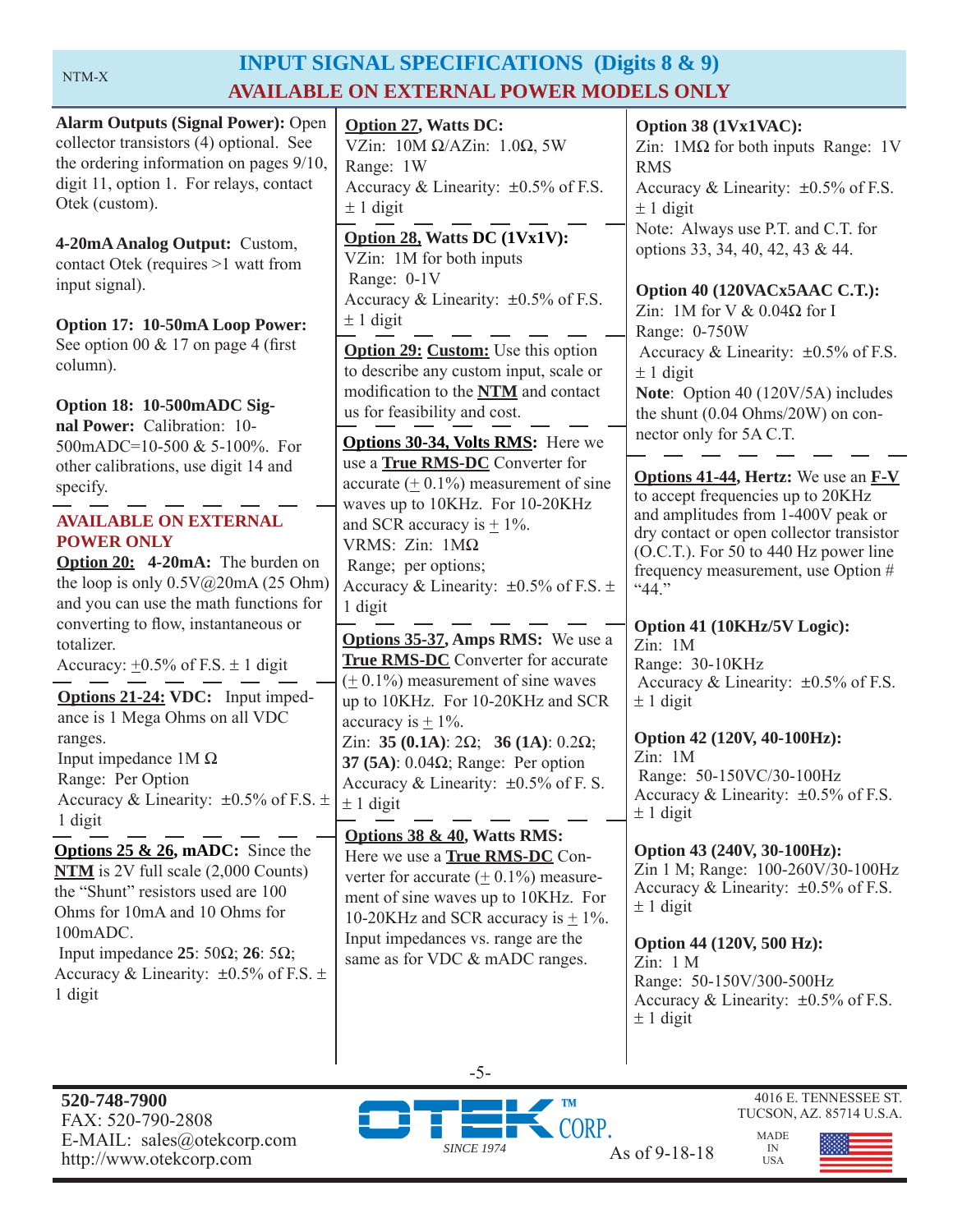## NTM-X **INPUT SIGNAL SPECIFICATIONS (Digits 8 & 9) AVAILABLE ON EXTERNAL POWER MODELS ONLY**

| Option 45: Strain-Gage $(\geq 300 < 4K$<br><b>Ohm</b> ): These are typically "Monolith-<br>ic" $S-G$ that require constant voltage<br>(preferably) excitation. We use 4.096V<br>for high stability and accuracy. Use op-<br>tion 29 and <b>specify</b> your S-G sensitiv-<br>ity and the <b>NTM</b> display at Zero and<br>Full Scale.<br>Excitation: 4.096V, 50 PPM/°C<br>Range: $\pm 300 - 4K \Omega$<br>Accuracy & Linearity: $\pm 0.5\%$ of F.S.<br>$± 1$ digit<br>Note on S-G: Some S-G offer +/- | <b>Option 48: RTD (PT1000):</b> Same as<br>PT100 except it is 1000 Ohms at $0^{\circ}$ C<br>instead of 100 Ohms $(a)$ 0°C. The same<br>technique is used for copper $\overline{RTD}$ (10<br>Ohm), contact OTEK. Same connec-<br>tion as Option 47 apply.<br>Accuracy: $\pm 0.5\%$ of F.S. $\pm 1$ digit, plus<br>sensor's error.<br><b>Note:</b> For long distances $(>300)$ use a<br>4-20mA transmitter such as our model<br>NTY from our New Technology series. | <b>Option 53: pH (Acidity):</b> We use a<br>FET input $(10^{15})$ amplifier and cali-<br>brate the $NTM$ for 0-14.00 pH using<br>the Industry's standard $\pm$ 413 mV = $\pm$<br>7pH co-efficient.<br>Note: Not temperature compensated,<br>contact OTEK for auto temperature<br>compensation.<br>Accuracy: $\pm 0.5\%$ of F.S. $\pm 1$ digit<br><b>Option 54: ORP (Oxygen Reduction)</b><br><b>Potential):</b> Our FET amplifier (10 <sup>9</sup> )<br>accepts the industry standard 2000mV |
|--------------------------------------------------------------------------------------------------------------------------------------------------------------------------------------------------------------------------------------------------------------------------------------------------------------------------------------------------------------------------------------------------------------------------------------------------------------------------------------------------------|-------------------------------------------------------------------------------------------------------------------------------------------------------------------------------------------------------------------------------------------------------------------------------------------------------------------------------------------------------------------------------------------------------------------------------------------------------------------|----------------------------------------------------------------------------------------------------------------------------------------------------------------------------------------------------------------------------------------------------------------------------------------------------------------------------------------------------------------------------------------------------------------------------------------------------------------------------------------------|
| 1VDC or 4-20mA condition output.<br>Use Option 29 and specify.                                                                                                                                                                                                                                                                                                                                                                                                                                         | <b>Option 50: Thermocouple (Type J):</b><br>This <b>TC</b> has a range of -210 to + 760 <sup>o</sup> C<br>$(-350 + 1390^{\circ}F)$ . Its color is white $(+)$                                                                                                                                                                                                                                                                                                     | F.S. of the probe and the <b>NTM</b> displays<br>it in % $(0-100.0\%)$ .<br>Accuracy: $\pm 0.5\%$ of F.S. $\pm$ 1 digit                                                                                                                                                                                                                                                                                                                                                                      |
| Option 47: RTD (PT100): Note: For<br>options 47 & 48 you can change °C to<br>°F and RTD type via serial port.<br>We excite your 2, 3 or 4 wire RTD                                                                                                                                                                                                                                                                                                                                                     | and Red $(-)$ , cold junction $(CJ)$ is at the<br>connector. Make sure the connections<br>from the <b>NTM</b> and your <b>TC</b> are as<br>close to the <b>NTM</b> entrance as possible<br>to avoid errors. If you short out the                                                                                                                                                                                                                                  | <b>Option 55: %RH:</b> This conditioner is<br>designed to interface to a typical (ca-<br>pacitance type) 2-3 pF/% of <b>RH</b> made<br>by several manufacturers. Use Option<br>"29" and contact OTEK to specify your<br>sensor's specifications.<br>Accuracy: $\pm$ 0.5% RH of signal input, $\pm$<br>1 digit.<br><b>Option 56 Resistance (0-10K Ohm):</b>                                                                                                                                   |
| with 200µA to avoid the "self heating"<br>effect. The range of the <b>NTM</b> is the<br>same as your $\overline{RTD}$ typically -200 $\degree$ C<br>to +800 <sup>o</sup> C (-328 + 1562 <sup>o</sup> F). You can                                                                                                                                                                                                                                                                                       | $NTM's + TC & FC$ together, the NTM<br>will read the ambient temperature at the<br>junction due to its built-in C.J.C.<br><b>Note:</b> You can change °C to F and TC<br>type via serial port.                                                                                                                                                                                                                                                                     |                                                                                                                                                                                                                                                                                                                                                                                                                                                                                              |
| place the decimal point at will (typi-<br>cally -200.0 to 800.0. The <b>PT100</b> has<br>a temperature coefficient of 0.00385<br>Ohms/Ohm/ <sup>0</sup> C. (For legacy 0.00392                                                                                                                                                                                                                                                                                                                         | Accuracy: $\pm 2^0$ F.S. of signal input.<br><b>Option 51: TC (Type K):</b> This is yel-                                                                                                                                                                                                                                                                                                                                                                          | Want a simple 4-20mA transmitter?<br>Just connect a 10K Ohm (others on<br>request) potentiometer to the NTM and<br>control any 4-20mA input valve, motor,                                                                                                                                                                                                                                                                                                                                    |
| TC (known as ANSI 392) contact<br><b>OTEK</b> and use Option "29".<br>Accuracy: $\pm 0.5\%$ of F.S. $\pm$ 1 digit, plus                                                                                                                                                                                                                                                                                                                                                                                | low $(+)$ and red $(-)$ and has a range of<br>$-270 + 1370$ <sup>o</sup> C ( $-440 + 2500$ <sup>o</sup> F). The<br>same notes as Option 50 apply.<br><b>Accuracy:</b> $\pm 1^0$ F.S. of signal input                                                                                                                                                                                                                                                              | transducer, etc. Accuracy & Linearity<br>is $\pm 0.5\%$ of F. S. $\pm 1$ digit; Standard<br>Calibration: 0-10K Ohms=4-20mA.<br>Use option #29 and specify your cali-                                                                                                                                                                                                                                                                                                                         |
| sensor's error.                                                                                                                                                                                                                                                                                                                                                                                                                                                                                        |                                                                                                                                                                                                                                                                                                                                                                                                                                                                   | bration. Ideal for linear transducers.                                                                                                                                                                                                                                                                                                                                                                                                                                                       |
| Note: For 2 wire, jump - S to -E and<br>$+$ S to $+$ E. For 3 wire only jump -S to<br>-E.                                                                                                                                                                                                                                                                                                                                                                                                              | <b>Option 52: TC (Type T):</b> This blue $(+)$<br>and red (-) $TC$ has the range of -270 <sup>0</sup><br>+ 400 <sup>o</sup> C (-440 + 750 <sup>o</sup> F). Same notes as<br>Option 50 apply.                                                                                                                                                                                                                                                                      | <b>Option 57, 10-50mA Range: 10</b><br>Ohms input resistance<br>Accuracy & Linearity: ±0.5% of F.S.<br>$±1$ Digit                                                                                                                                                                                                                                                                                                                                                                            |
|                                                                                                                                                                                                                                                                                                                                                                                                                                                                                                        | Accuracy: $\pm 2^0$ F.S. of signal input.<br>$-6-$                                                                                                                                                                                                                                                                                                                                                                                                                |                                                                                                                                                                                                                                                                                                                                                                                                                                                                                              |

**520-748-7900** FAX: 520-790-2808 E-MAIL: sales@otekcorp.com http://www.otekcorp.com As of 9-18-18





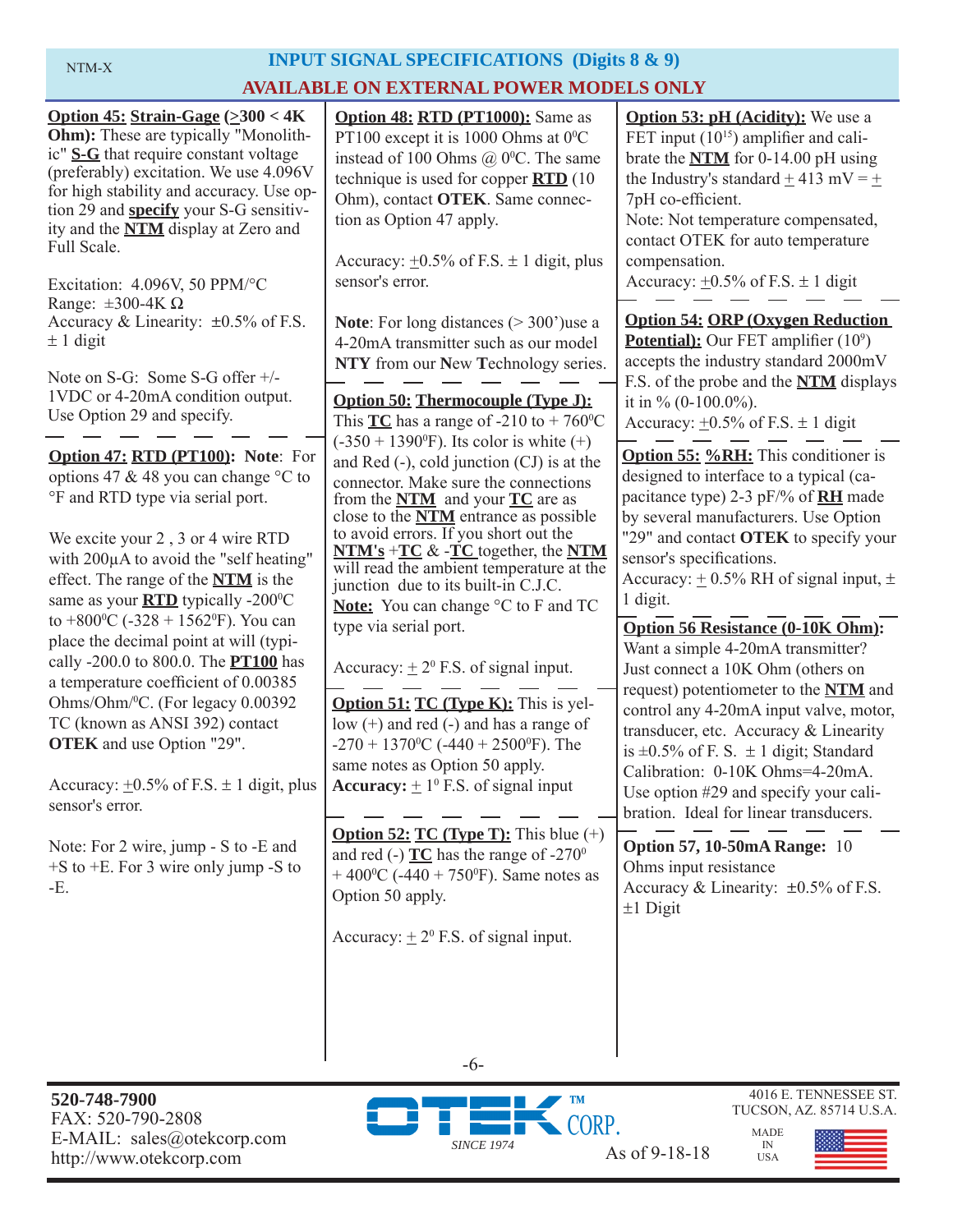#### NTM-X

**Option 58: Serial Input Remote Display/Controller:** Here you can use the unit as a remote display & controller with modified ASCII to alpha-numeric display for DCS SCADA, PLC systems.

See the user's manual for simple commands to use the **NTM** in PAC applications.

**Digit 10 (Power Input):** 

## **LOOP & SIGNAL POWER ONLY:**

**Digit 10, Option 0, Powerless, No Power Required:** The **Input Fail** detect/Alarm (patent pending) flashes the display "INPT FAIL  $($ ,  $nPE$ ,  $F$  $H$ ,  $L$  $)'$ " and transmits this serial message for  $\sim$ 20 seconds, after which it will cease. This feature is available in all Powerless™ models. If desired on powered models, use option 14 on Digit **10** and specify "input fail detection.". Signal Fail Requirement: Unit must be "On" for at least 1 minute at >50% of full scale for it to operate.

## **EXTERNAL POWER ONLY:**

**Digit 10, Option 1, USB Powered:** 

The NTM series requires  $> 1 < 1.5$ Watts/Channel (worst case, fully loaded) meaning that you can power it through the USB port, but this option eliminates the isolation from USB to input signal. Analog output remains isolated contact OTEK for more details or use options 2-4.

**Digit 10, Option 2, 5VDC:** 5VDC is used to drive the relays (<50mA/relay) and/or the DAC via internal isolated 5-30VDC-DC (<200mA). If you order relays and analog out, you will need  $\sim$ 300mA/channel. This option is also isolated from the input signal.

**520-748-7900** FAX: 520-790-2808 E-MAIL: sales@otekcorp.com http://www.otekcorp.com SINCE 1974 As of 9-18-18

## **Description, Notes & Order**

**Digit 10 (Power Input): (Continued)**

**Digit 10, Option 3, 7-32VDC:** Same as option **2** but with wide input range of 7-32VDC. Efficiency: >75%.

**Digit 10, Option 4, 90-265VAC:** This option accepts 50-60Hz. For 100- 300VDC or 400 Hz, use Digit **10**, option  $9$  and specify. Efficiency:  $>70\%$ 

## **Digit 11 (Control Outputs):**

### **AVAILABLE ON EXTERNAL POWER ONLY**

**Digit 11, Control Outputs: Option A: Open Collector Transistors (O.C.T.):** They are **NOT** isolated from each other (common emitter) but are **isolated** between channels and can sink a maximum of 30 mA and sustain a maximum of  $30V<sub>CE</sub>$  (the O.C.T. are normally used to drive S.S.R.).

When you order option **B** (Relays), we use the O.C.T. to drive the relays.

**NOTE**: You can use the internal isolated 5VDC power to drive loads with the O.C.T. Total maximum current available is 50mADC.

**Digit 11, Option B: Relays:** are S.P.D.T. (1C) and can switch maximum resistive loads of 1 Amp  $\omega$  120 VAC or 30 VDC. They include 300V varistors at their contacts; inductive loads must be attenuated by the user.

### **Digit 11 (Control Outputs): AVAILABLE ON EXTERNAL POWER ONLY**

## **AUTOMATIC BAR COLORS:**

**Limits/Colors Factory default** (% of Full Scale): Also see digit 14. **Low-Low Limit (<10%)**: Red Bar, OCT1/K1 "ON" **Low Limit (<20%):** Yellow Bar, No relay or O.C.T. **High Limit (>80%):** Yellow Bar, No relay or O.C.T. **Hi-Hi Limit (>90%):** Red Bar, OCT2/ K2 "ON."

**Safe Area (>20<80%):** Green bar will follow signal input and if outside the limits, it will change its color to the limit's color (yellow or red).

See commands in the user's manual to customize your bargraph colors. For other configurations, use option **9** on Digit **14** (field configurable). Max power consumption per relay: 50mA@5VDC (0.25W). See Digit **14**.

**External Control:** You can control the O.C.T./Relays via the serial port at will with simple commands. They don't have to be assigned to the bar colors/set points, but are by default

#### **Notes:**

**1.** Digit **11** is governed by Digit **7** (# of Channels) & Digit **4** (Housing). Reason: Digit **11** can **NOT** have more channels than permitted by Digit **7** or it cannot fit in the housing  $(Digit 4)$ .

**2)** Some models (-H/-P/-S/-X) only offer 2 O.C.T. or relays (see the ordering information). You can assign any relays/O.C.T. to any limit. By default Option B, K2 or Option A, OCT2 are assigned to High-High limit (>90% of full scale) and K1 or OCT1 are assigned to Low-Low Limit (<10% of full scale.)

> MADE IN USA

-7-



4016 E. TENNESSEE ST. TUCSON, AZ. 85714 U.S.A.

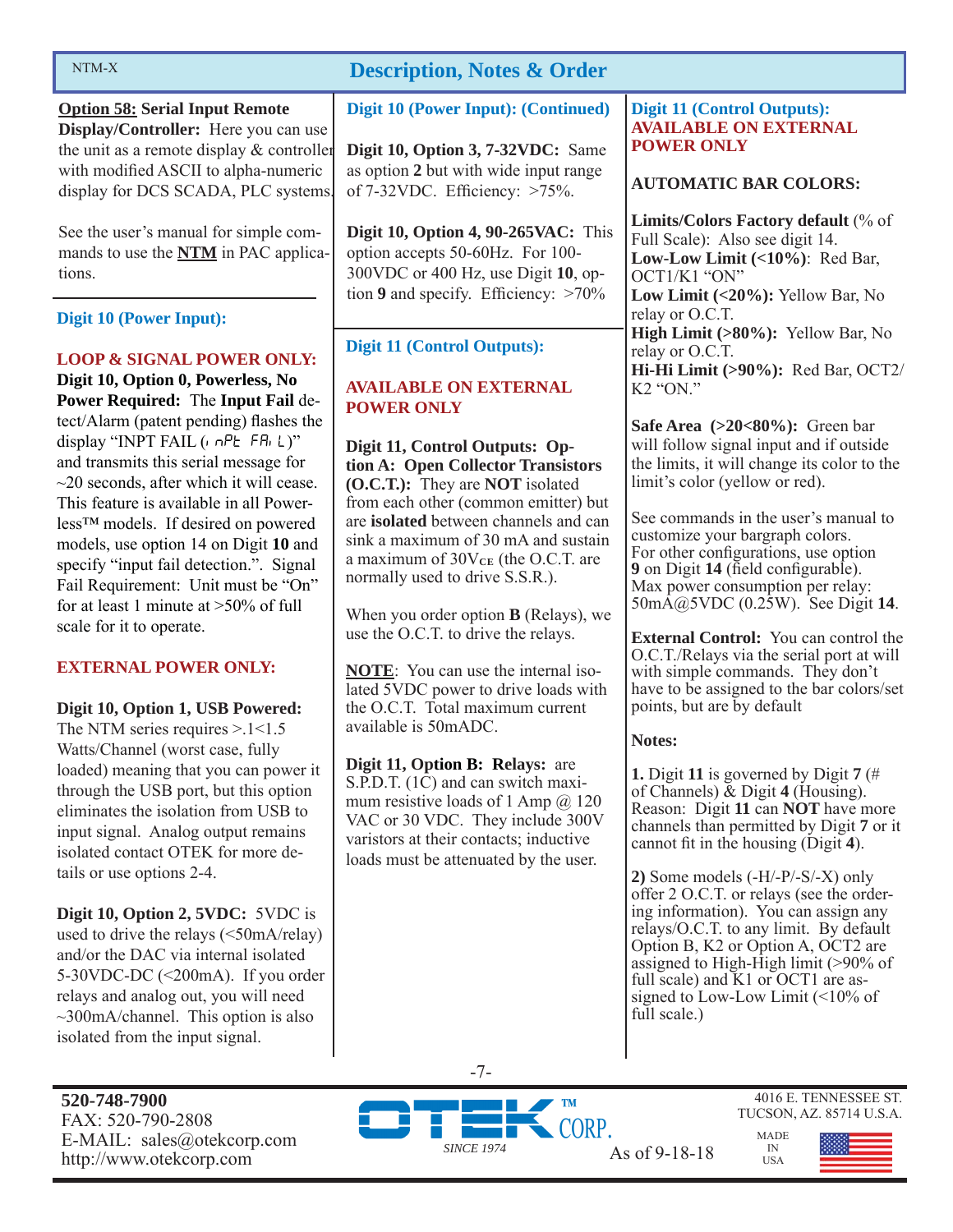## NTM-X **Description, Notes & Order (Continued)**

## **Digit 12 (Analog /Power Output):**

## **AVAILABLE ON EXTERNAL POWER ONLY**

## **Digit 12, Analog Output, Option 1:**

This isolated output is factory set to follow the input (0-F.S. in=4-20 out) but can also be set for other outputs or serially controlled by simple commands via the serial port. For other outputs, use option **9** and specify, including reverse scale (4-20=20-4), bipolar and PID. Power consumption: 200mA@5VDC (1W). Accuracy & linearity:  $\pm 0.5\%$  of full scale.

## **Analog Output External Control (Use Option 9 and specify):** A)

0-100mVDC in=4-20mA out; B) 0-10K Ohm in=4-20mA out; C) Use options 58, 68, 78 or 88 and control it via serial port.

## **Digit 12, 30 VDC Out, Option 2:**

Use this option to power your 4-20mA transmitter or other transducer. Maximum current is 25mADC. It's isolated and is the same power source we use for 4-20mA out. Power consumption: 200mA@5VDC (1W)/channel.

 1. This digit 12 is governed by digits 4 (Housing) & 7 (# of Channels). Reason: Digit 12 cannot have more outputs than input channels (Digit 7), which is governed by Digit 4 (Housings).

## **Digit 14 (Range/Calibration):**

**0**= Factory Default: 0-Full Scale=0-100% bar and 0-100.0 digits. Colors: <10>90%: Red; <20>80%: Yellow: >20<80%: Green. Use Option **9** (custom) and contact Otek. Also see Control Outputs (Digit 11).

**Bargraph Default**: 0-full scale input= 0-100%. You can program it for single pointer, or three or five bars via the serial port.

## **Digit 13 (Scale Plate):**

**Digit 13, Scale Plate:** Option **0** is a standard scale plate that reads 0-100%. Use option **9** for custom printing and contact Otek.

## **ABOUT OUR INPUT FAIL DETECTION**

Only available on Powerless™ models. While in normal operation, we store excess energy and use it to power the NTM if and when the signal fails (post mortem).



Need Explosion Proof? See Model **NTM-X**

#### **Important Note on A.C. Powerless**

The NTM, UPM & NT Series can extract energy from your A.C. signal to power itself and its opto isolated serial, optional O.C.T. (Digit 11, option A), and to power the optional 4-20mA output (Not 20-4mA out) from a wide input range. External power is required to power the optional relays (Digit 11, option B) (200mW@5VDC each). If you need relays, either use the external powered options on Digits 8 & 9 (33, 37, 40 or 42) and the Digit 10 power input options (1-4) or use Powerless<sup>™</sup> options 01-04 on Digits  $8 \& 9$ and Power Input option 09 (custom) on Digit 10 and specify (09=Power for relays and DAC). Result: The signal will power the instrument and will include our patented **Signal Fail Detection & Alarm**. The relays and analog output are powered by the external power option (all 100% isolated).

## Need a Transmitter? See model **NTT**



MADE IN USA

**520-748-7900** FAX: 520-790-2808 E-MAIL: sales@otekcorp.com



 $\overline{8}$ 

4016 E. TENNESSEE ST. TUCSON, AZ. 85714 U.S.A.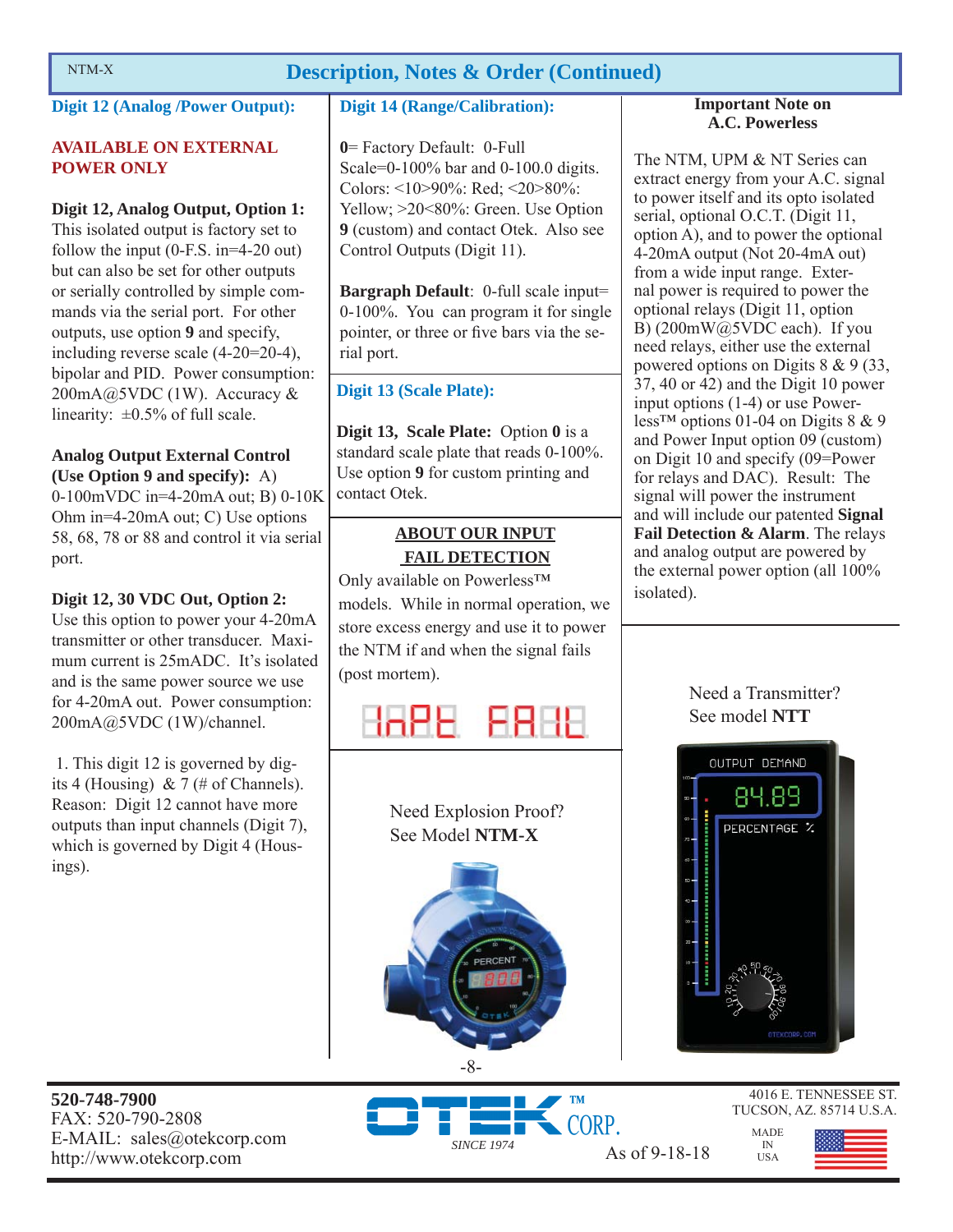

## **NTM-X SIGNAL POWER VERSION ORDERING INFORMATION 9/18/18**

#### **NOTE:**



**520-748-7900** FAX: 520-790-2808 E-MAIL: sales@otekcorp.com http://www.otekcorp.com SINCE 1974 As of 9-18-18

*SINCE 1974*

-9-

4016 E. TENNESSEE ST. TUCSON, AZ. 85714 U.S.A.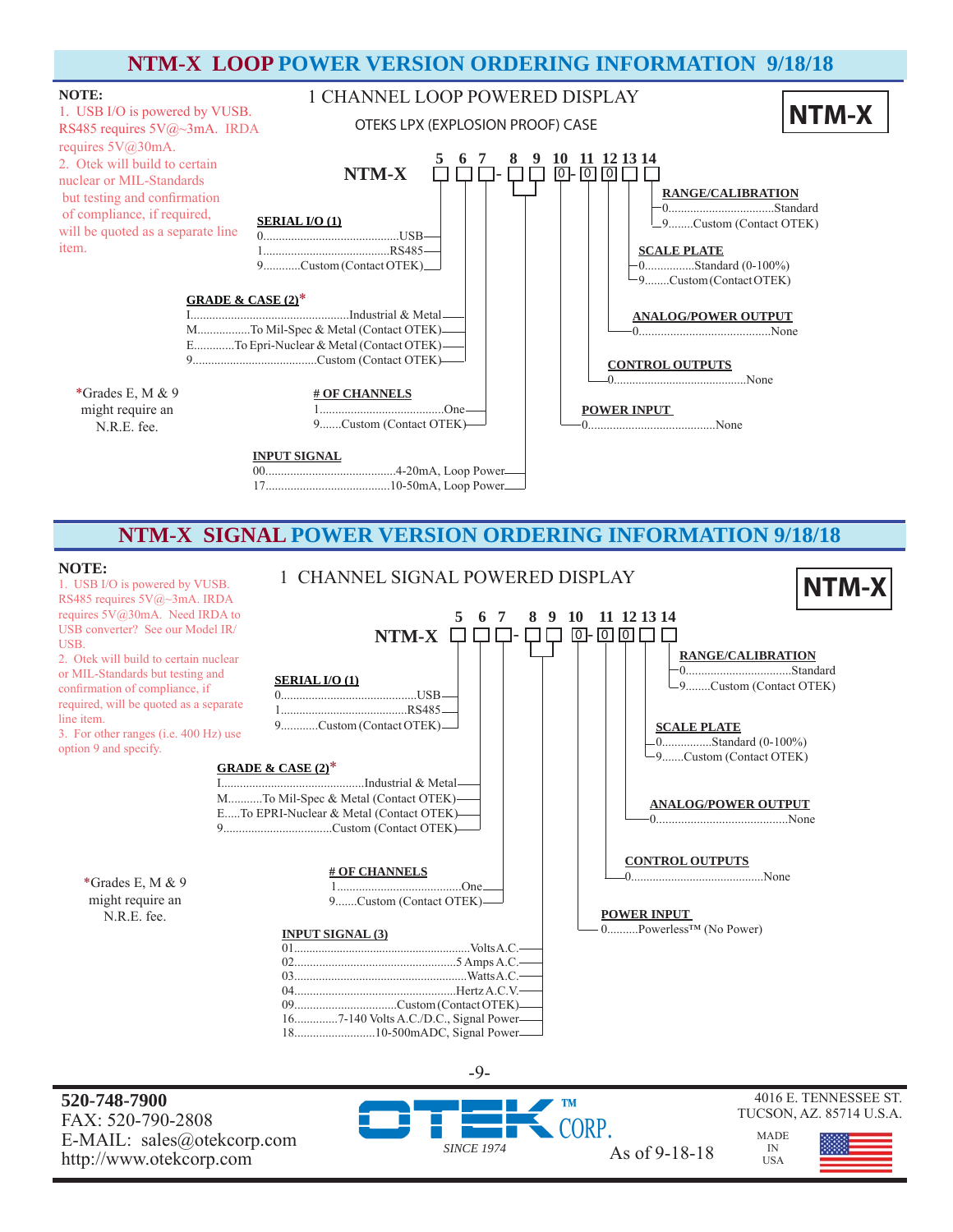# **NTM-X ORDERING INFORMATION 9/18/18**



http://www.otekcorp.com As of 9-18-18

USA